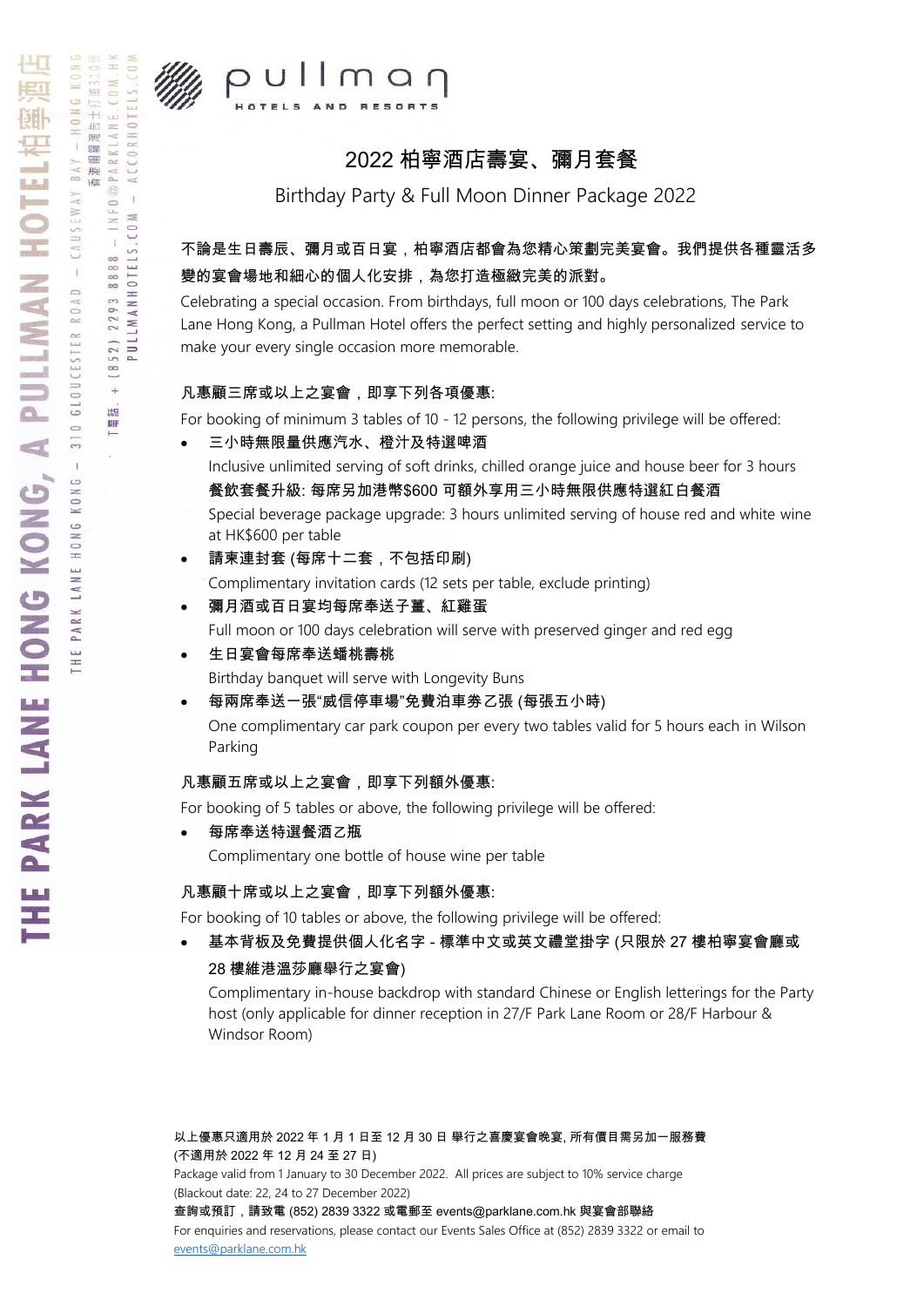

COM.

 $I \vee I \vdash 0 \text{ } @ \verb!PA R KLA N E!$ 

8888

2293

 $(852)$ 

 $\overline{+}$ Hg 「電

ä CO<sub>M</sub>  $\overline{1}$ 

PULLMANHOTELS.

告土打

观螺  $\bar{1}$ 震把

**HEL** 

 $\overline{1}$ 

 $\hat{1}$ 

## $p$ ullman HOTELS AND RESORTS

# 2022 喜慶宴會中式晚宴菜譜 I

Celebration Chinese Set Dinner 2022 Menu I

燒 味 大 拼 盤

Suckling Meat Combination

杏 香 炸 蟹 鉗 Deep-fried stuffed Crab Claw with Almond Slice

花 旗 參 螺 頭 燉 竹 絲 雞 Double-boiled Soup with Silky Fowl, American Ginseng and Sea Whelk

竹 笙 瑤 柱 扒 西 蘭 花 Braised Bamboo Pith and Shredded Conpoy with Broccoli

> 清 蒸 沙 巴 海 龍 躉 Steamed Whole Sabah Garoupa

當 紅 脆 皮 雞 Deep-fried Crispy Chicken

蝦 粒 蟹 籽 炒 飯 Fried Rice with Shrimp Dice and Crab Roe

金 菇 炆 伊 麵 Braised E-Fu Noodle with Enoki Mushroom

蓮 子 百 合 紅 豆 沙 Sweetened Red Bean Soup with Lotus Seeds and Lily Bulb

> 美 點 雙 輝 映 Chinese Petit Fours

每席港幣\$9,288 另加一服務費 (10-12 位用)

HK\$9,288 plus 10% service charge per table of 10 -12 persons 此優惠只適用於星期一至四舉行之喜慶宴會中式晚宴

This menu is applicable to Celebration Chinese dinner held on Monday to Thursday

#### 每席港幣\$9,888 另加一服務費 (10-12 位用)

HK\$9,888 plus 10% service charge per table of 10 -12 persons 此優惠只適用於星期五、六、日或公眾假期舉行之喜慶宴會中式晚宴 This menu is applicable to Celebration Chinese dinner held on Friday to Sunday and Public Holiday

(以上價目包括席間 3 小時無限量供應汽水、橙汁及特選啤酒)

Inclusive of unlimited serving of soft drinks, chilled orange juice and house beer for 3 hours

此優惠不可與其他推廣優惠、貴賓卡或折扣卷同時使用。

This package cannot be used in conjunction with other promotional offers, VIP cards or other discount voucher

菜單上的食材供應有可能受季節影響, 柏寧酒店保留最終決定權以更換同等價值之食材。

Seasonal ingredients on the menu may be subjected to changes, depending on the availability.

 $\oplus$  $X \vee B$ **THE PARK LANE HONG KONG, A PULLMAN HOTEL** CAUSEWAY GLOUCESTER ROAD  $\circ$  $\frac{1}{3}$ KONG THE PARK LANE HONG